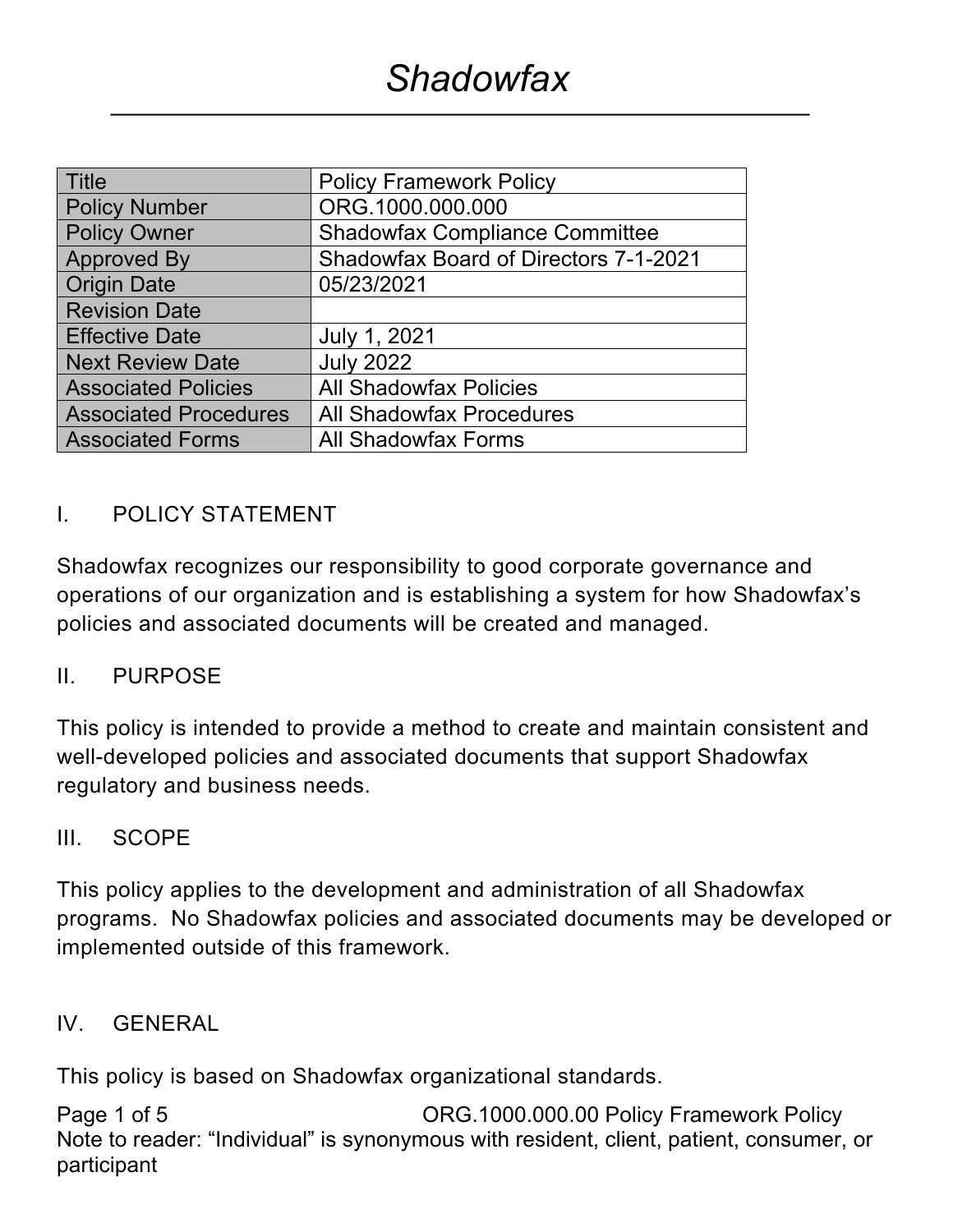# V. POLICY

## Administration

Policy Committee: A cross-program committee responsible for ensuring policies are developed and maintained within the defined framework and naming convention. The committee will meet quarterly, at a minimum, and more frequently if requested by the Compliance Committee, Policy Committee, or Bulletin Sub-Committee. The committee will have no less than three members who are determined by the Compliance Committee, membership is reviewed annually. The Policy Committee will elect a Chairperson, which may be a rotating position that changes annually or as the Policy Committee decides. The Chairperson is responsible for scheduling and facilitating committee meetings, recording each meeting and/or creating minutes, posting meeting recordings/minutes in a site accessible to all Committee members, communicating action items from the meetings to responsible parties and following up to ensure action items are completed according to plan.

Policy Committee duties include:

- Reviewing policy revision schedules to ensure policies are being reviewed according to each policy's revision date, and not to exceed 18 months.
- Reviewing proposed new policies to determine whether they meet the standard for a new policy or should be incorporated into existing policies.
- Reviewing proposed new policy or policy updates to determine applicability across the agency.
- Establishing a quality assurance process for new or updated policies to ensure they meet the standards of the policy framework and naming convention
- Assigning policy, procedure, and associated document numbers.

Page 2 of 5 Case Corp. 2006.1000.000.000 Policy Framework Policy Note to reader: "Individual" is synonymous with resident, client, patient, consumer, or participant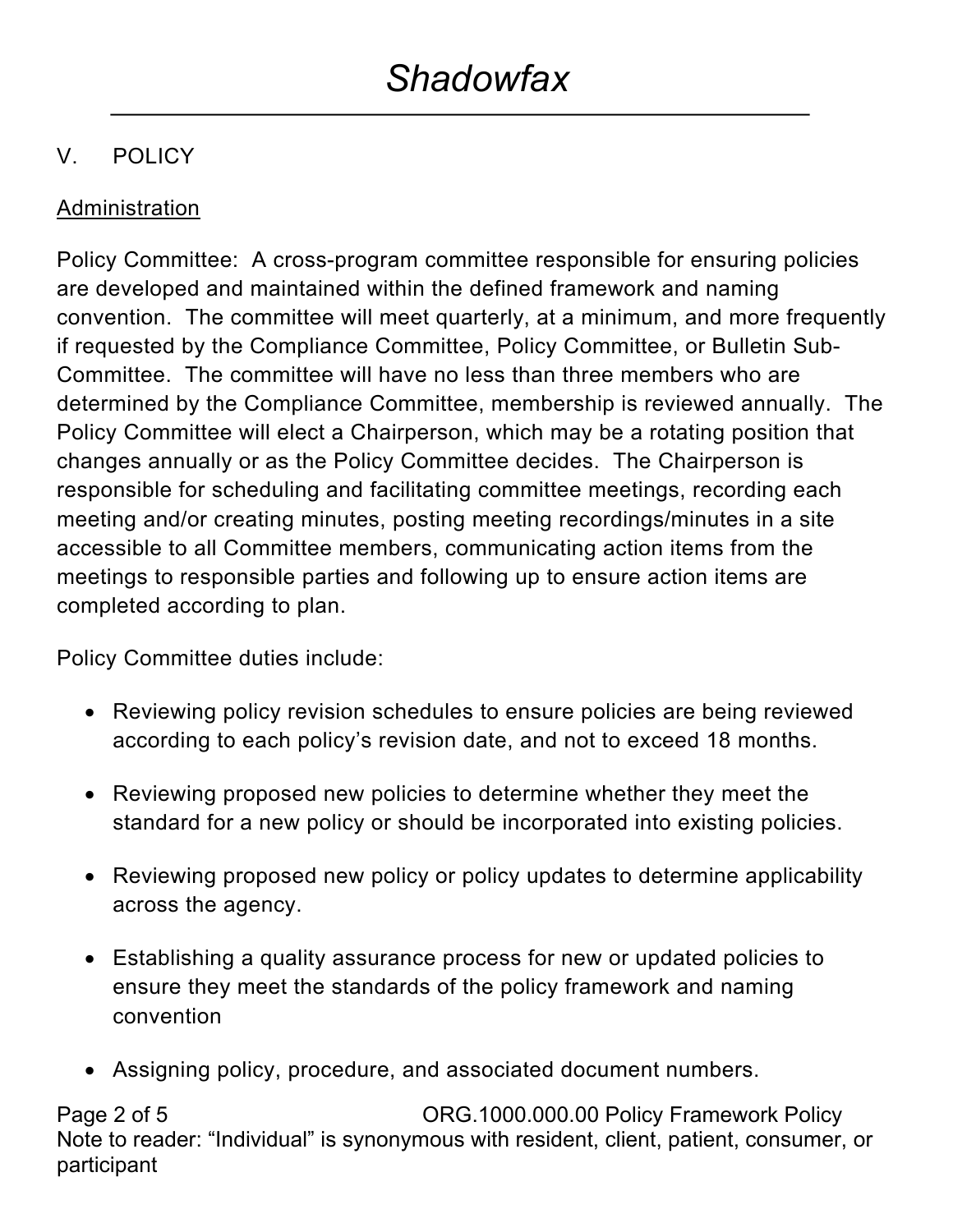• Proposing any needed modifications to the policy framework and naming convention.

### Bulletin Committee

A cross-department committee that owns the Bulletin Policy, ORG.1002.000.000, and is responsible for establishing procedures for collecting, reviewing, and administering bulletins that contain regulatory or operational updates and changes. See policy ORG.1002.000.000 for additional information.

## Compliance Committee

A cross-department committee responsible for Shadowfax compliance, with final approval authority for policies proposed by the Policy Committee, see policy ORG.1001.000.000 Compliance.

### New or Updated Policies and Procedures

New or Updated Policies: New policies should not be created if there is a way to either update an applicable existing policy or add new requirements to an applicable existing policy.

New or Updated Procedures: Procedures may be created and modified as necessary at the department level and must be approved by the highest-level position for that department.

Storage and Access: All policies will be housed on a central repository with appropriate security and access level, for example, access by all staffs, access to defined management levels, IT only access.

### Format

All Shadowfax policies must follow the designated format outlined in Appendix A, including having a meaningful title, scope, purpose, a reference to any regulations

Page 3 of 5 Case Corp. 2006.1000.000.000 Policy Framework Policy Note to reader: "Individual" is synonymous with resident, client, patient, consumer, or participant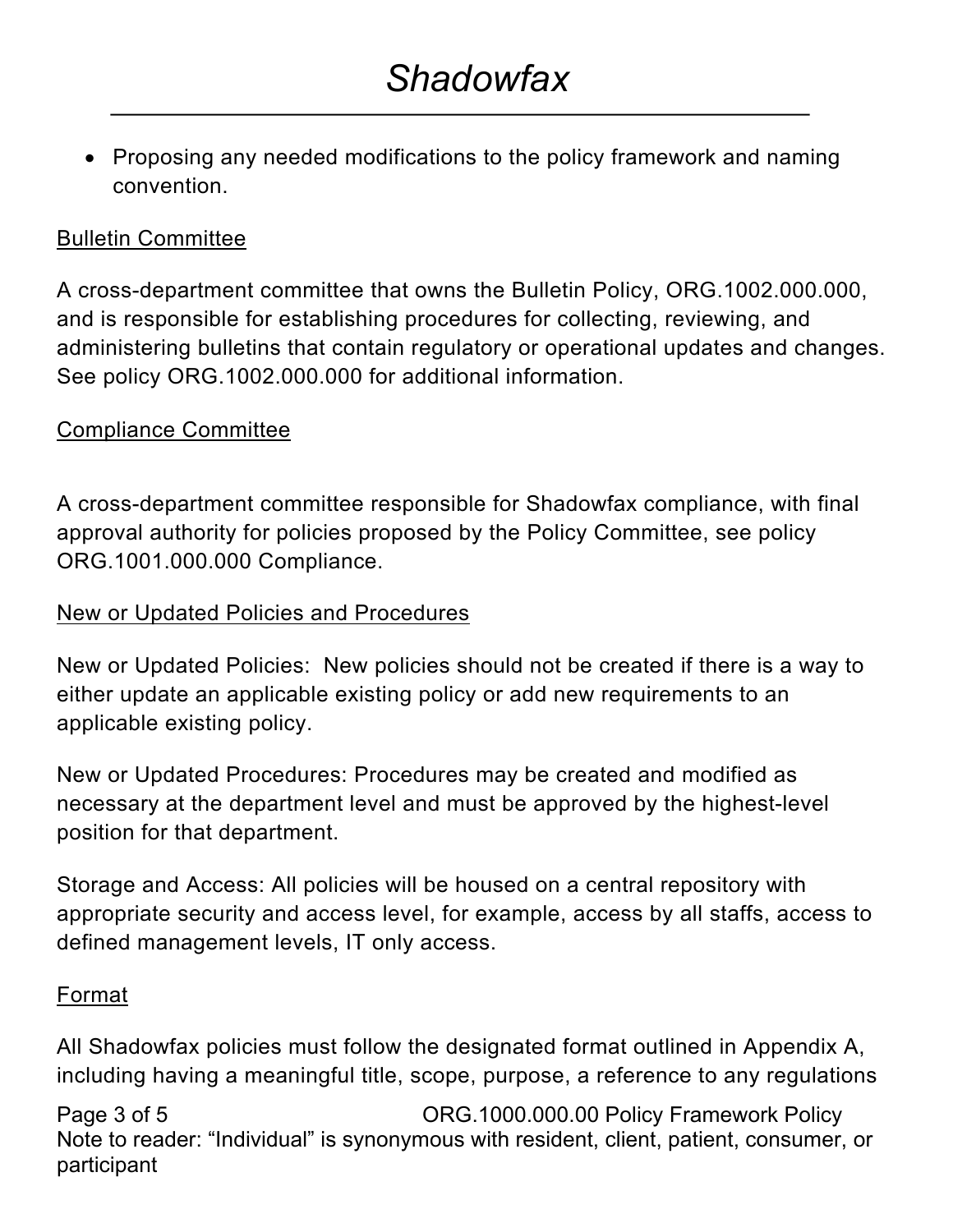# *Shadowfax*

that drive the policy, a last revision date, a timeframe for next review, a policy owner and policy approver. Policies should include definitions of terms and abbreviations, be written in 14-point Arial Regular font, use easy-to-understand terms and avoid the use of jargon or overly technical language whenever possible.

The Pennsylvania Office of Developmental Programs (ODP) policies and procedures use the term "individual" instead of client, patient, etc. As part of Shadowfax's commitment to the principles of EveryDay Lives and person-centered care, Shadowfax policies use the term "individual" in place of resident, client, patient, consumer, participant, etc. unless there is a valid legal or business reason to do so. Each policy or procedure includes a note in the footer that, "Individual is synonymous with resident, client, patient, consumer, participant."

Policy Owner: Role assigned to the entity (committee, position, etc.) that reviews and updates the policy. May not be the same as policy Approved By. Each policy or procedure owner is responsible for putting the policy or procedure into use, including any needed training, communications, reporting, process changes, etc.

Approved By: Role assigned to the entity (committee, position, etc.) that conducts the final review and allows the policy to be officially adopted.

Naming Convention – All Shadowfax policies will follow the naming convention as outlined in Appendix B.

Contents – Policies state legal, regulatory, and business requirements, and company position, principle, or philosophy. Procedures, which are operational in nature and describe how the policies are implemented, should be separate documents and may be referenced or linked within the policy as appropriate. For example, a company file retention, purge, and destruction policy may state the company's position on retention, purge, and destruction, however each program may have a unique procedure with requirements for that program according to the unique way the program works.

Page 4 of 5 ORG.1000.000.00 Policy Framework Policy Note to reader: "Individual" is synonymous with resident, client, patient, consumer, or participant